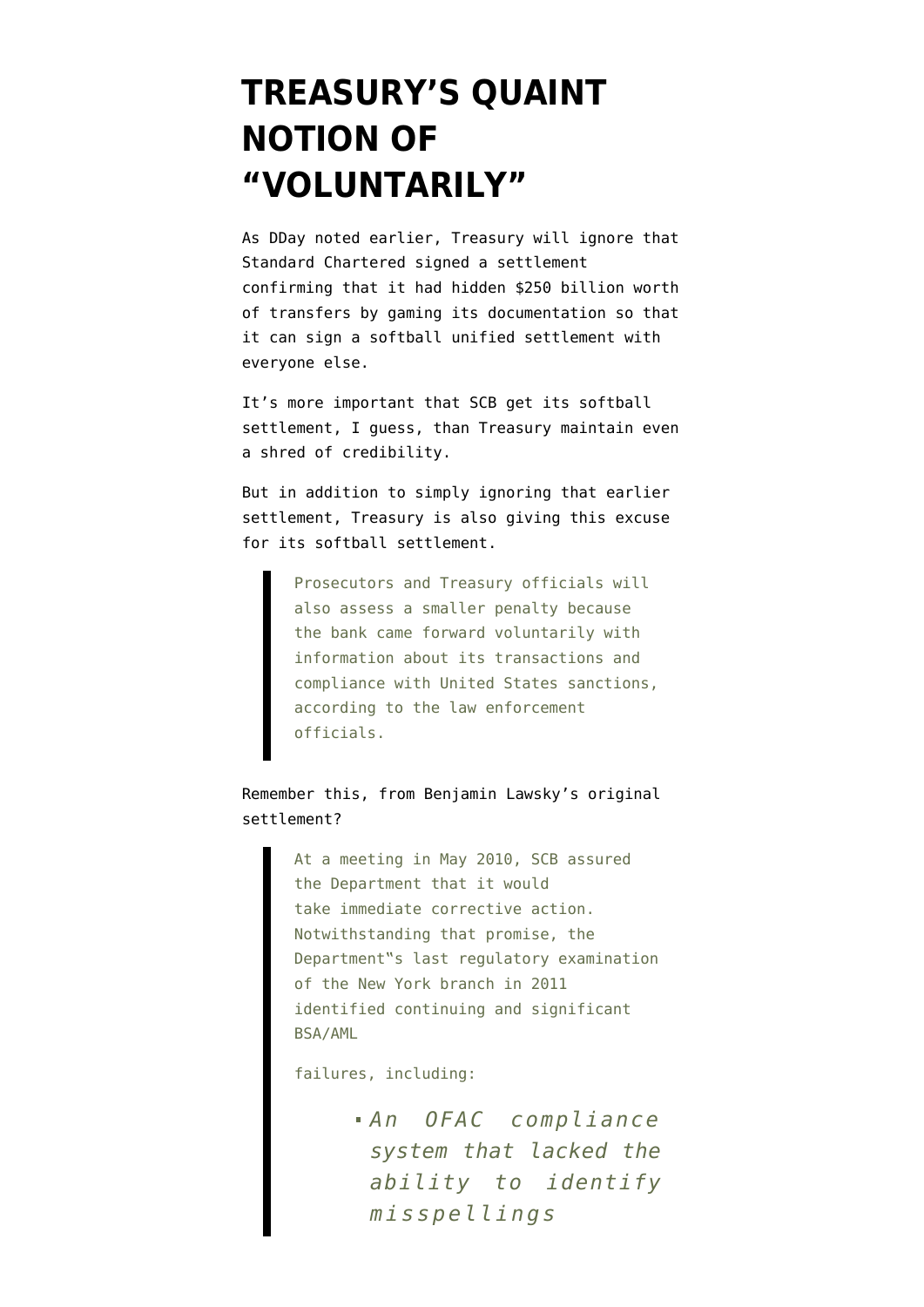*and variations of names on the OFAC sanctioned list.*

- *No documented evidence of investigation before release of funds for transactions with parties whose names matched the OFACsanctioned list.*
- *Outsourcing of the entire OFAC compliance process for the New York branch to Chennai, India, with no evidence of any oversight or communication between the Chennai and the New York offices. [my emphasis]*

As of last year, SCB wasn't even doing what they claimed they were doing to fix this problem. More troubling, they had replicated what they and other banks had done before, simply send the office engaging in this fraud so far away from the US so as to offer the US branch plausible deniability.

That's what counts as "voluntary" cooperation in TurboTax Timmeh Geithner's Treasury Department: ongoing efforts to continue engaging in the same kind of games.

Not that that should surprise us. Treasury also [claimed](http://www.emptywheel.net/2011/08/25/jamie-dimons-company-fined-88-3-million-for-trading-with-the-enemy/) JP Morgan Chase was cooperating in its investigation of sanctions violations, even though it repeatedly denied it had documents showing it was violating sanctions against Sudan. That settlement explicitly said JPMC hadn't voluntarily disclosed this and other